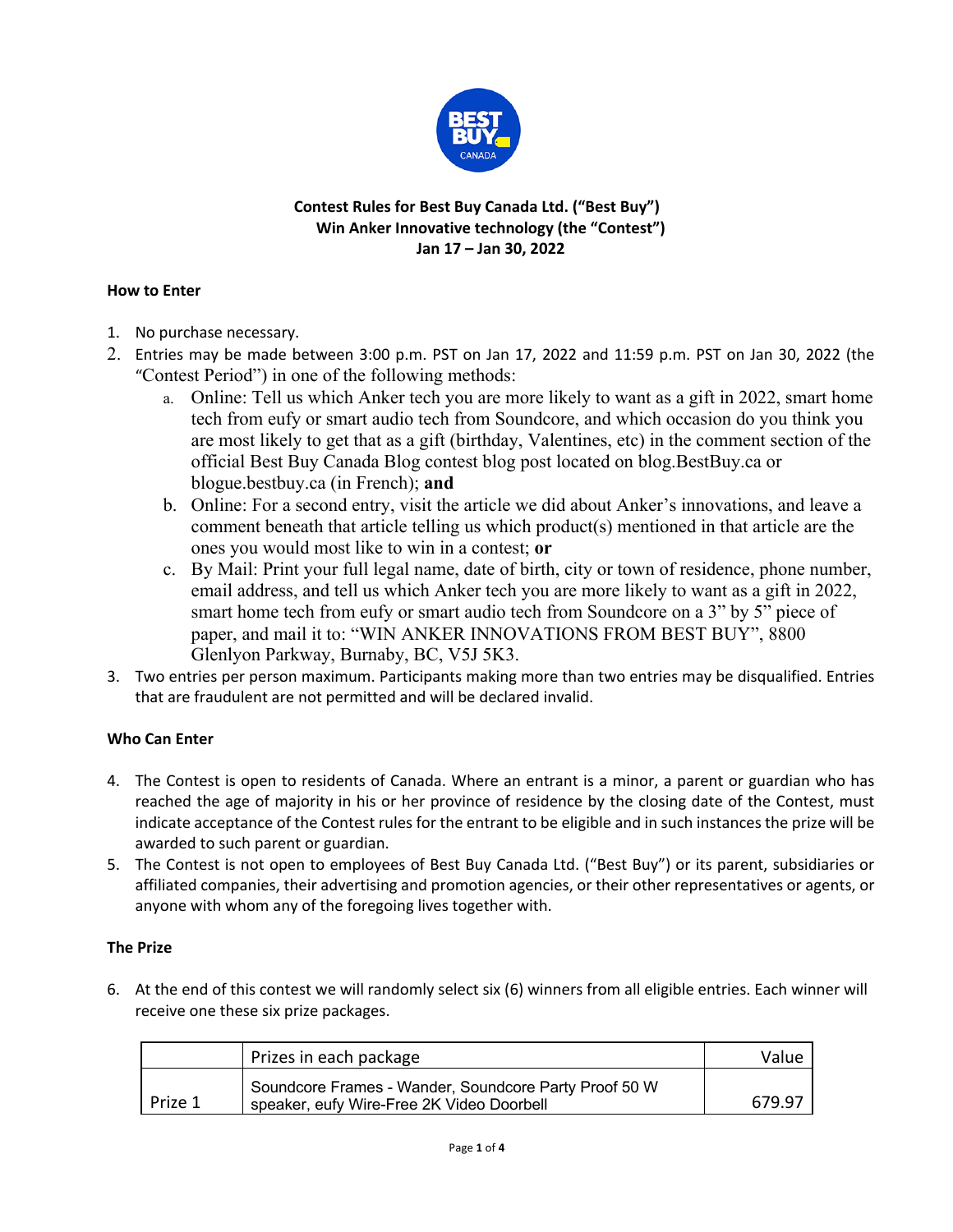| Prize 2 | Soundcore Frames - Wander, Soundcore Party Proof 50 W<br>speaker, eufy IndoorCam Mini 2K White                  | 479.97 |
|---------|-----------------------------------------------------------------------------------------------------------------|--------|
|         | Soundcore Lifetune Active Noise Cancelling headphones,<br>eufy eufyCam 2 Pro 2K Wireless Cam Bundle, eufy Solar |        |
| Prize 3 | Panel White                                                                                                     | 689.97 |
|         | Soundcore Lifetune Active Noise Cancelling headphones,                                                          |        |
| Prize 4 | eufy Floodlight Camera 2K Pro (Best Buy Exclusive)                                                              | 539.98 |
| Prize 5 | Soundcore Liberty 3 Pro - BLK, eufy WiFi Smart Lock - BLK                                                       | 409.98 |
| Prize 6 | Soundcore Liberty 3 Pro - BLK, eufy Smart Lock Touch & WIFI -<br><b>BLK</b>                                     | 549.98 |

The total value of all prizes is approximately **\$3349.85**.

- 7. The prizes are to be administered by Best Buy. All of the above prize details are subject to change without notice at Best Buy's sole discretion.
- 8. All other expenses not specified herein are the sole responsibility of the winner.
- 9. Prizes are subject to the following restrictions:
	- a. Each prize is non-transferable, non-exchangeable, not redeemable for cash and no component thereof is convertible to cash;
	- b. Each prize must be accepted as awarded and may not be sold; and
	- c. Best Buy reserves the right to substitute any of the prizes with a prize of equivalent retail value in the event the prizes are not reasonably available at their discretion.

# **Contest Draw**

- 10. The contest will take place from Jan 17, 2022 at 3:00 p.m. PST until Jan 30, 2022 at 11:59 p.m. PST. The winners will be selected by random draw from all eligible entries submitted as provided in these Contest Rules. Draw will be made at 10:00 a.m. PST on Feb 2, 2022 at Best Buy's office located at 8800 Glenlyon Parkway, Burnaby, BC, V5J 5K3.
- 11. Following the draw, the selected entrants will be contacted in a response to their contest entry.
- 12. In order to receive a prize, the selected entrants must:
	- a. respond to the prize notification email or telephone call within forty-eight (48) hours of transmission;
	- b. correctly answer, unaided, a time-limited, mathematical skill-testing question; and
	- c. sign and submit a declaration to Best Buy within 5 days of receipt of the Prize Acceptance and Acknowledgement Form stating that he/she:
		- i. has read, understands and complies with the Contest rules;
		- ii. releases and discharges Best Buy, Anker, subsidiaries, affiliates, officers, directors, employees, and agents (collectively, the "Released Parties"); and
		- iii. consents to the announcement of the winner's name and the use by or on behalf of Best Buy of the winner's name, address, photograph, likeness, voice or statements, and/or use of winning room for advertising and promotional purposes without any further compensation to the winner.
- 13. If the prize winner fails to comply with any of the requirements set out in paragraph 12, their applicable prize will be automatically forfeited, and another entrant will be selected by random draw.
- 14. The chances of winning a prize depends on the number of eligible entries received.

# **Consent to Personal Information Use and Disclosure**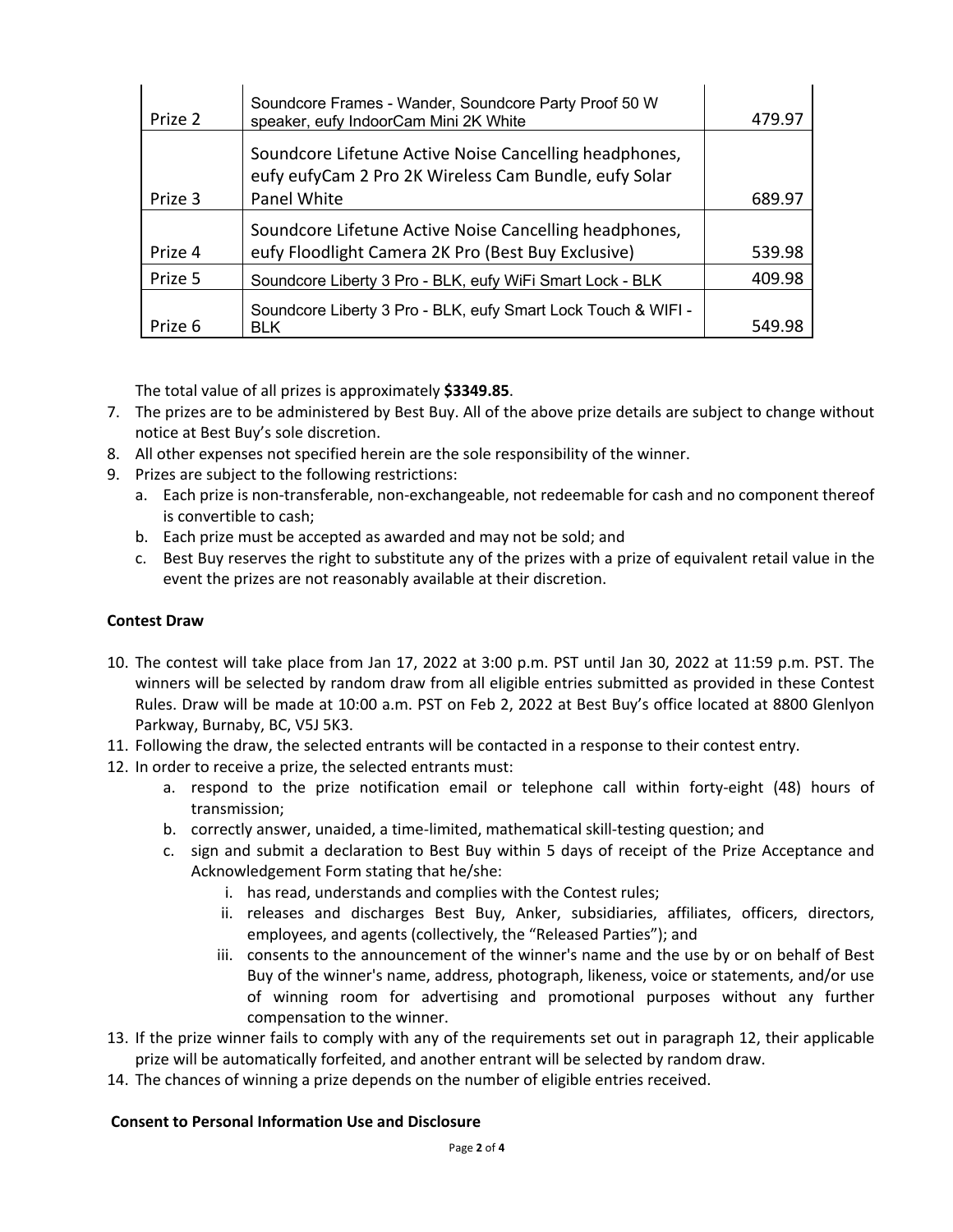- 15. By entering the Contest, participants consent to Best Buy's collection, use and disclosure of the personal information provided in Contest entries for the administration of the Contest and in aggregated, nonpersonal form in order to create reports regarding Contest entrant demographics and consumer habits, which reports Best Buy's may disclose to others.
- 16. Participants who indicate on their entry form that they wish to receive Best Buy's e-newsletter further consent to the collection, use, and disclosure of their personal information (including their email address) by Best Buy for the purpose of providing the e-newsletter. Signing-up for the e-newsletter will not affect the odds of winning.

#### **Disclaimer and Liability Exclusion**

- 17. Best Buy and its parents, subsidiaries and affiliates will not, under any circumstances, be responsible for, or liable to any Contest entrant or any other person for
	- a. any erroneous, lost, damaged, late, incomplete, misdirected, deleted, defective, or altered Contest entries, regardless of the cause;
	- b. any failure for any reason whatsoever of the selected entrant to receive a prize notification email;
	- c. any changes in email addresses or email address assignments after Contest entry forms are submitted;
	- d. any computer, online, telephone, or technical malfunctions or errors that may occur, regardless of the cause; or
	- e. any damage or loss, including any loss of use, loss of production, loss of profits (anticipated or otherwise), loss of markets, economic loss, special, indirect or consequential loss or damage or punitive damages, whether in contract, tort or under any other theory of law or equity, arising from, connected with, or relating to the Contest or the submission of entries to the Contest or participation in the Contest or the Contest prize, or the use of the www.bestbuycanada.ca web site (including the downloading of any materials from that web site) and regardless of the cause or any negligence by Best Buy or anyone for whom Best Buy is responsible, and notwithstanding that Best Buy may have been advised of the possibility of such loss or damage being incurred.

#### **Other Matters**

- 18. If for any reason the Contest is not capable of being conducted as intended by Best Buy, including due to computer viruses, bugs, tampering, unauthorized intervention, fraud, technical failures, or any other cause that corrupts or interferes with the administration, security, fairness, integrity or proper conduct of the Contest, Best Buy may, at its sole discretion, disqualify any entrant responsible for such misconduct and cancel, terminate, modify, or suspend the Contest.
- 19. **CAUTION: ANY ATTEMPT TO DELIBERATELY DAMAGE ANY WEB SITE OR INTERFERE WITH THE LEGITIMATE OPERATION OF THE CONTEST MAY BE A VIOLATION OF CRIMINAL AND CIVIL LAWS, AND BEST BUY RESERVES THE RIGHT TO SEEK DAMAGES AND/OR OTHER RELIEF FROM ALL RESPONSIBLE PERSONS TO THE FULLEST EXTENT PERMITTED BY LAW.**
- 20. Return of any prize notification email as undeliverable may result in disqualification, and an alternate winner may be selected.
- 21. Decisions of Contest judges in respect of any aspect of the Contest are final and binding on all entrants.
- 22. Participation in the Contest constitutes acceptance and agreement to these Contest rules.
- 23. Best Buy reserves the right, at their option, to publish the winner's name, address, photograph, likeness, voice or statements without any further compensation to the winner.
- 24. The Contest is subject to all applicable federal, provincial and local laws and is void where prohibited by law. Best Buy may, where required by law, disclose contest entrant information to the government. If any provision of these rules is found by any court of competent jurisdiction to be unenforceable, all other provisions will remain in full force and effect.